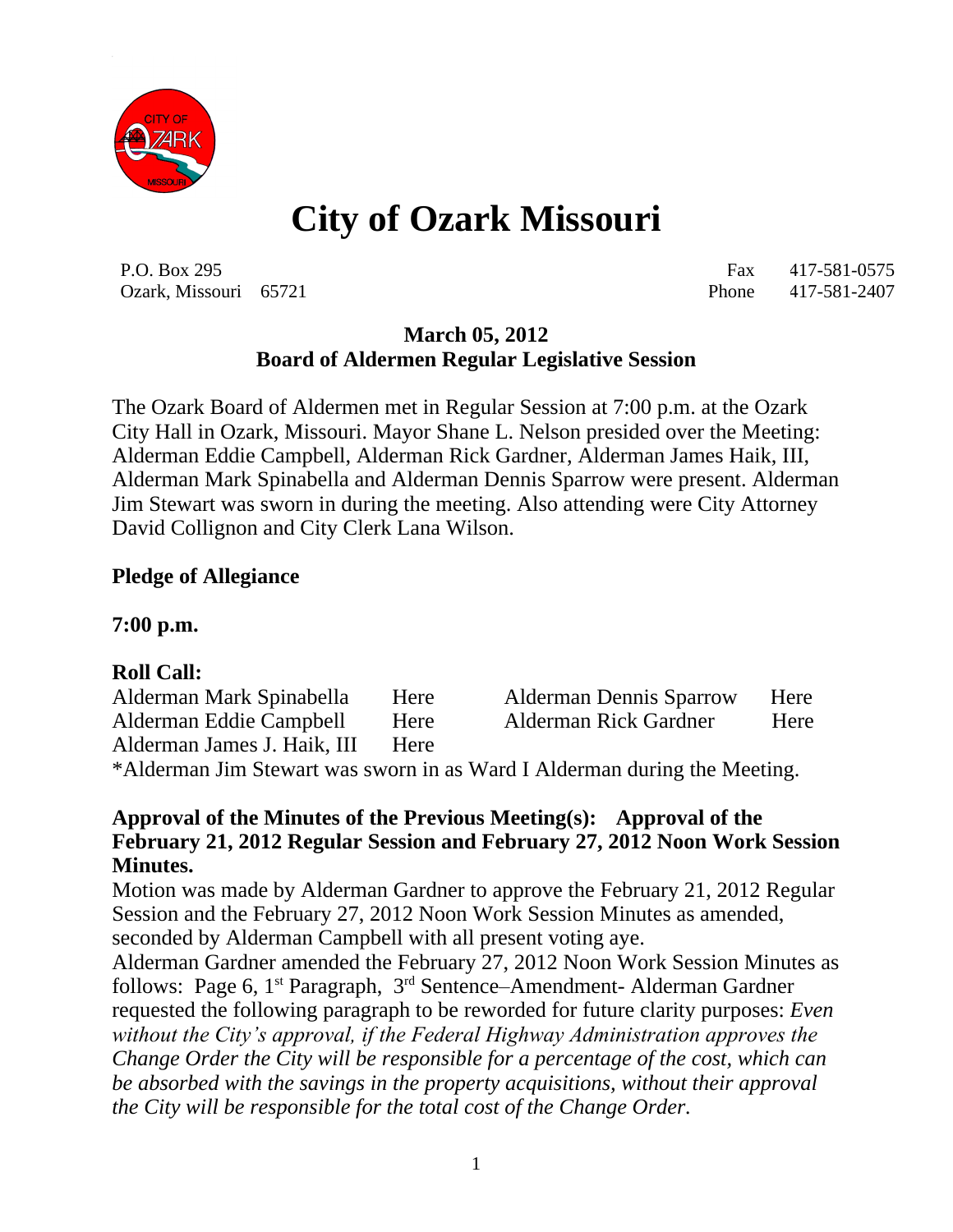## **Public Works Director Martin made the following clarity to the Minutes:**

Public Works Director Martin stated the Change Order submitted by the Project Engineer was in the amount of \$36,000.00 for the Design Modifications. We had yet to spend \$40,000.00 in property acquisitions. If the Federal Highway Administration approves the \$36,000.00 Change Order the City will be responsible for \$6,200.00, if the Federal Highway Administration does not approve the Change Order the City will be responsible for the whole amount, \$36,000.00. The City is anticipating the Federal Highway Administration will approve the Change Order submitted by the Project Engineer.

#### **Mayor Shane L. Nelson amended the Agenda to place Resolution #1746 as the first item of business.**

**Resolution #1746-A Resolution by the Board of Aldermen of the City of Ozark, Missouri, Approving the Mayor's Appointment of Jim Stewart as Alderman for the First Ward to Fill a Vacancy Created by Resignation.** Motion was made by Alderman Spinabella to place Resolution #1746 on its first reading by title and description only, seconded by Alderman Gardner with all present voting aye.

Mayor Shane L. Nelson stated due to the resignation of Ward I Alderman Snyder he respectfully nominates Jim Stewart to fill the vacant Seat. Jim Stewart is running unopposed for Ward I Alderman on the April 3, 2012 Election Ballot. Motion was made by Alderman Spinabella to adopt Resolution #1746, seconded by Alderman Gardner with all present voting aye.

## **Swearing In Jim Stewart as Ward I Alderman.**

At this time Jim Stewart was sworn in as Ward I Alderman.

# **CEREMONIAL MATTERS:**

## **BILLS OPEN FOR PUBLIC DISCUSSION:**

# **A. BILLS REQUIRING A PUBLIC HEARING:**

**B. FIRST READING BILLS:**

**1. Bill #2585-An Ordinance Authorizing and Directing the Issuance, Sale and Delivery of \$440,000.00 Aggregate Principal Amount of Combined Waterworks and Sewerage System Refunding Revenue Bonds, Series 2012 (The "Bonds") of the City of Ozark, Missouri (The "City") for the Purpose of Paying the Costs to Currently Refund the Outstanding Principal Amount of the City's Series 2005 Combined Waterworks and Sewerage System Revenue Bonds; Prescribing the Form and Details of Said Refunding Bonds and Covenants and Agreements Made by the City to Facilitate and Protect the Payment Thereof; Providing for the Collection, Segregation and Application of the Revenues of the Combined Waterworks and Sewerage System for the Purpose of Paying the Principal of and Interest on Said Refunding Bonds as They Become Due; and Authorizing the Execution of an Escrow Agreement.** Motion was made by Alderman Gardner to place Bill #2585 on its first reading by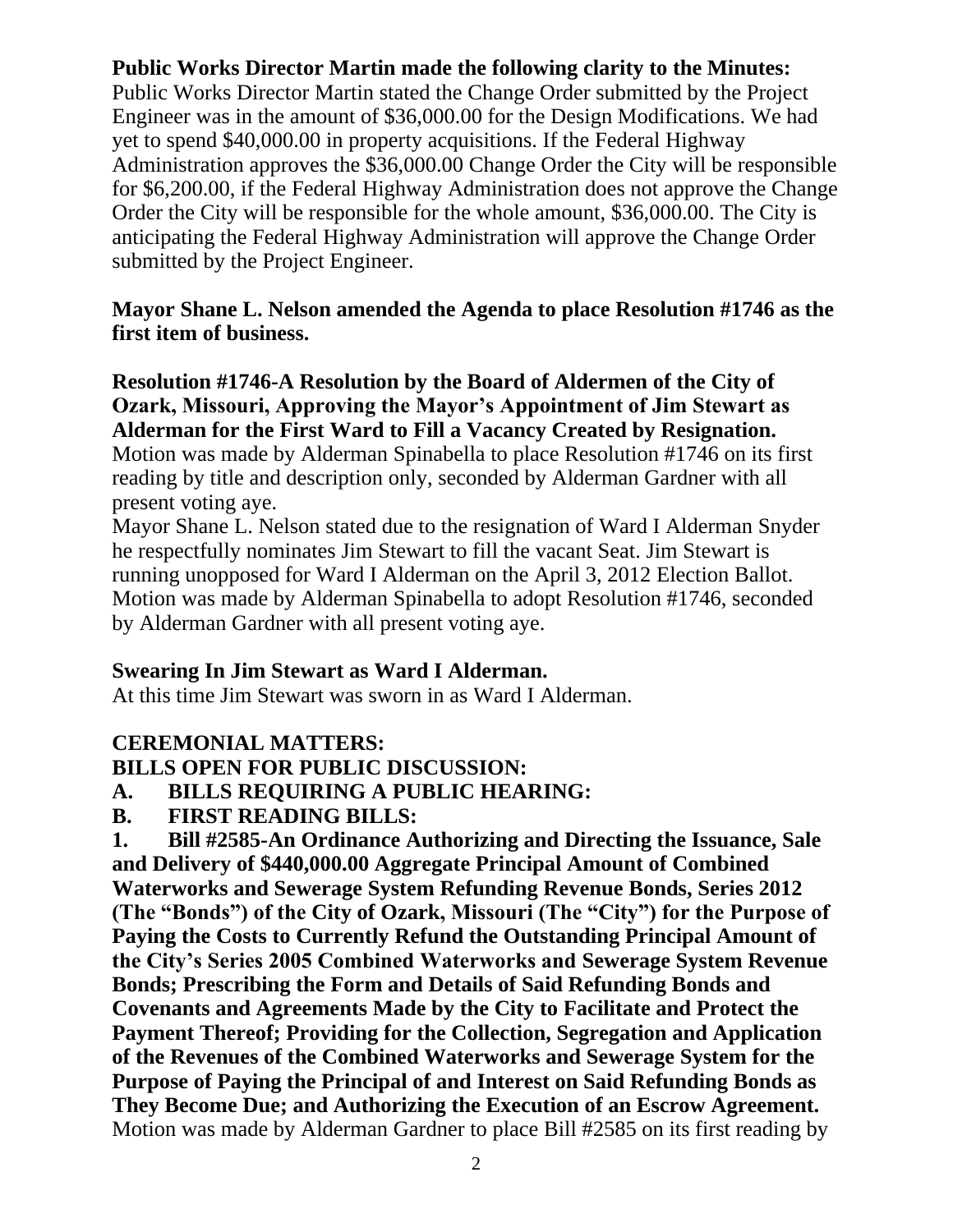title and description only, seconded by Alderman Campbell with all present voting aye.

Jack Dillingham with Piper Jaffray, acting Bond Underwriter for the City approached the Mayor and Board of Aldermen to explain the material contained in Bill #2585. Bond Counsel Carson Elliff was also present to answer any questions from the Mayor and Board of Aldermen pertaining to the Bonds.

Jack Dillingham stated the first reading of the Bill to refinance the combined Waterworks and Sewerage System Refunding Bonds in the amount of \$440,000.00, the final adoption of the Bill will be before the Board of Aldermen during the March 19, 2012 Meeting. In sync with the final adoption of the Bill we anticipate being in the market with the refunding revenue bond issue. The average interest rate of the bonds refinanced are 5.57%, the estimated all-in total interest cost of the 2012 refunding bonds will be 3.81%. The fees associated with the refinancing are factored into the estimated savings. The underwriter's expense is \$3,300.00; legal, trustee and miscellaneous closing costs are \$6,800.00 (the detailed cost of issuance). The total Net Debt Service Savings is \$40,790.00, the net present value savings is \$42,212.00 the savings represent about 9.59% of the principal amount that is outstanding. Jack Dillingham stated with the Board of Aldermen's approval tonight his firm will move forward with the refinancing process.

Bill #2585 will be held over until the March 19, 2012 Regular Board of Aldermen Legislative Session.

**2. Bill #2586-An Ordinance Amending the Code of Ordinances of the City of Ozark by Deleting Chapter 140 of Title I of Said Code Relating to "Procurement" and Enacting, In Lieu Thereof, One New Chapter Relating to the Same Subject Matter.**

Motion was made by Alderman Gardner to place Ordinance #2586 on its first reading by title and description only, seconded by Alderman Campbell with all present voting aye.

Mayor Shane L. Nelson stated the Bill presented before us tonight was brought in a draft form during the last Board of Aldermen's Noon Work Session. Bill #2586 will be held over until the March 19, 2012 Regular Board of Aldermen Legislative Session.

## **C. RESOLUTIONS:**

**1. Resolution #1747-A Resolution by the Board of Aldermen of the City of Ozark, Missouri Approving the Schedules of Planning and Development and Various Building Fees Pursuant to Section 405.490 of the Code of Ordinances of the City of Ozark.**

Motion was made by Alderman Sparrow to place Resolution #1747 on its first reading by title and description only, seconded by Alderman Campbell with all present voting aye.

Alderman Haik informed the Mayor and Board of Aldermen in the near future the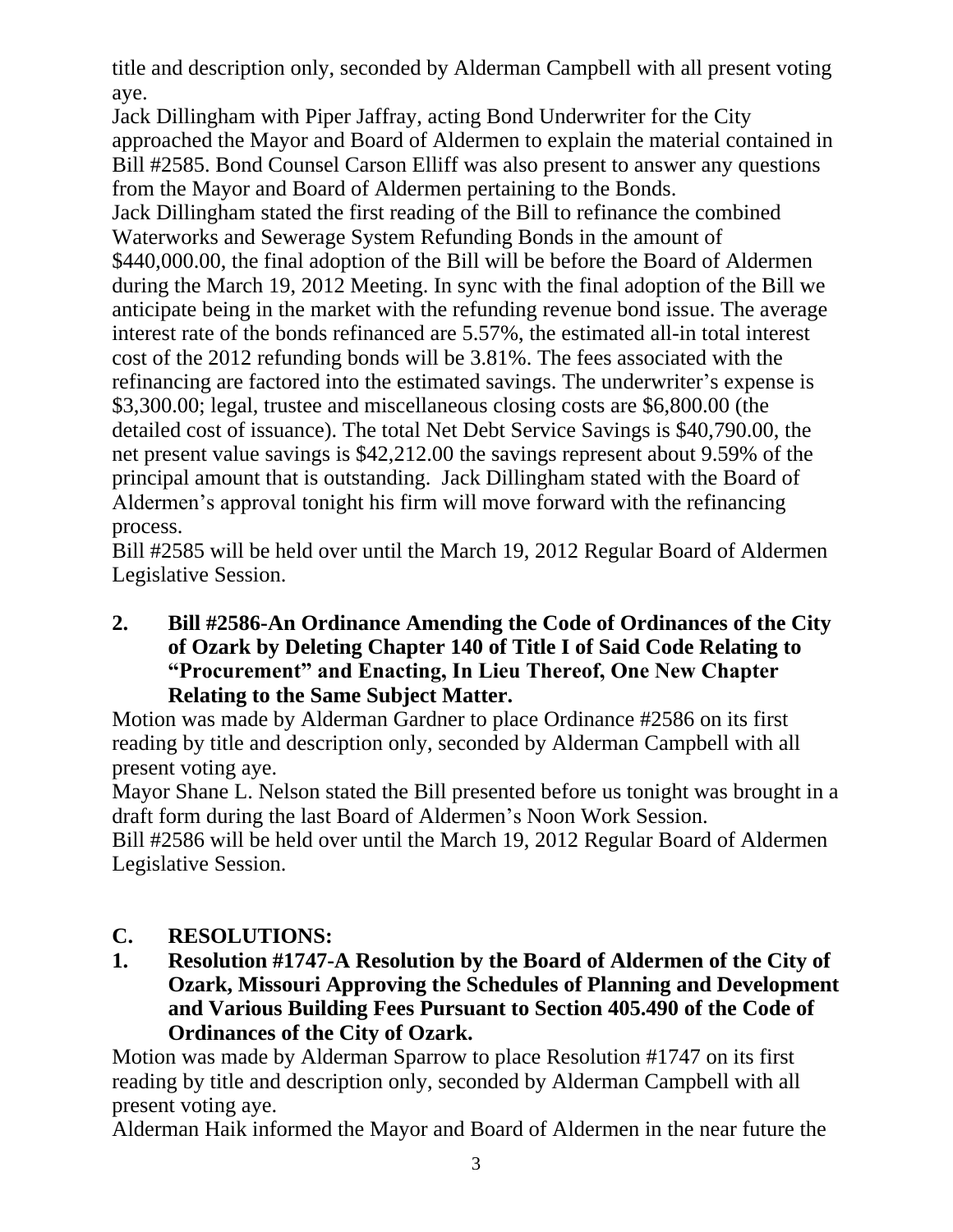Sign Committee will be bringing to them modification recommendations pertaining to the Banner Sign Code. City Attorney Collignon stated with respect to the way the current Ordinance reads any fee amendments to the Planning and Development or Building Code fees must be brought before the Board of Aldermen prior to May 1 and will not take effect until January 1 of the following year.

Alderman Sparrow asked how the City's fees compared with the surrounding Cities fees.

Planning and Development Coordinator Dolores Lamb approached the Board of Aldermen to report the cost comparison of the Planning and Development fees between the City of Ozark and the City of Nixa.

Motion was made by Alderman Sparrow to adopt Resolution #1747, seconded by Alderman Campbell with all present voting aye.

#### **2. Resolution #1748-A Resolution by the Board of Aldermen of the City of Ozark, Missouri, Authorizing the Mayor to Execute Settlement Document for the P & E Investments Litigation.**

Motion was made by Alderman Sparrow to place Resolution #1748 on its first reading by title and description only, seconded by Alderman Campbell with all present voting aye.

City Attorney Collignon stated as it reads on the attached exhibit the City of Ozark is a party defendant to a lawsuit filed by  $P \& E$  Investments relating to a contractual obligation executed by the City of Ozark in 1998, in which the Document obligated the City to build a stormwater drainage detention system for P  $&$  E Investments. Public Works Director Martin has negotiated with P  $&$  E Investments an agreeable settlement, as set out in the attached exhibit, along with various documents containing Engineering studies. Approval of this Resolution will authorize the Mayor to execute the documents and settle the litigation. Public Works Director Martin explained the contractual Agreement the City entered into in 1998 obligated the City to install infrastructure and construction of a roadway as part of the Duck Stadium property acquisition. The roadway and infrastructure was constructed with the exception of the stormwater system. At th at time the cost of the engineered stormwater system was approximately \$1,000,000.00, that design today would cost the City approximately \$1,400,000.00. Through negotiations an engineered storm water agreement was arrived, the new stormwater system design will cost the City approximately \$200,000.00 to install. This project will be the first step to alleviate the stormwater problems that begin at W. Sunset Road extending to the Duck Stadium property.

Motion was made by Alderman Sparrow to adopt Resolution #1748, seconded by Alderman Campbell with all present voting aye.

## **D. Emergency Bills:**

**1. Bill #2587-An Emergency Ordinance of the Board of Aldermen of the City of Ozark, Missouri Approving Certain Budget Amendments to the 2012 Budget for the City of Ozark, Missouri from March 5, 2012 to**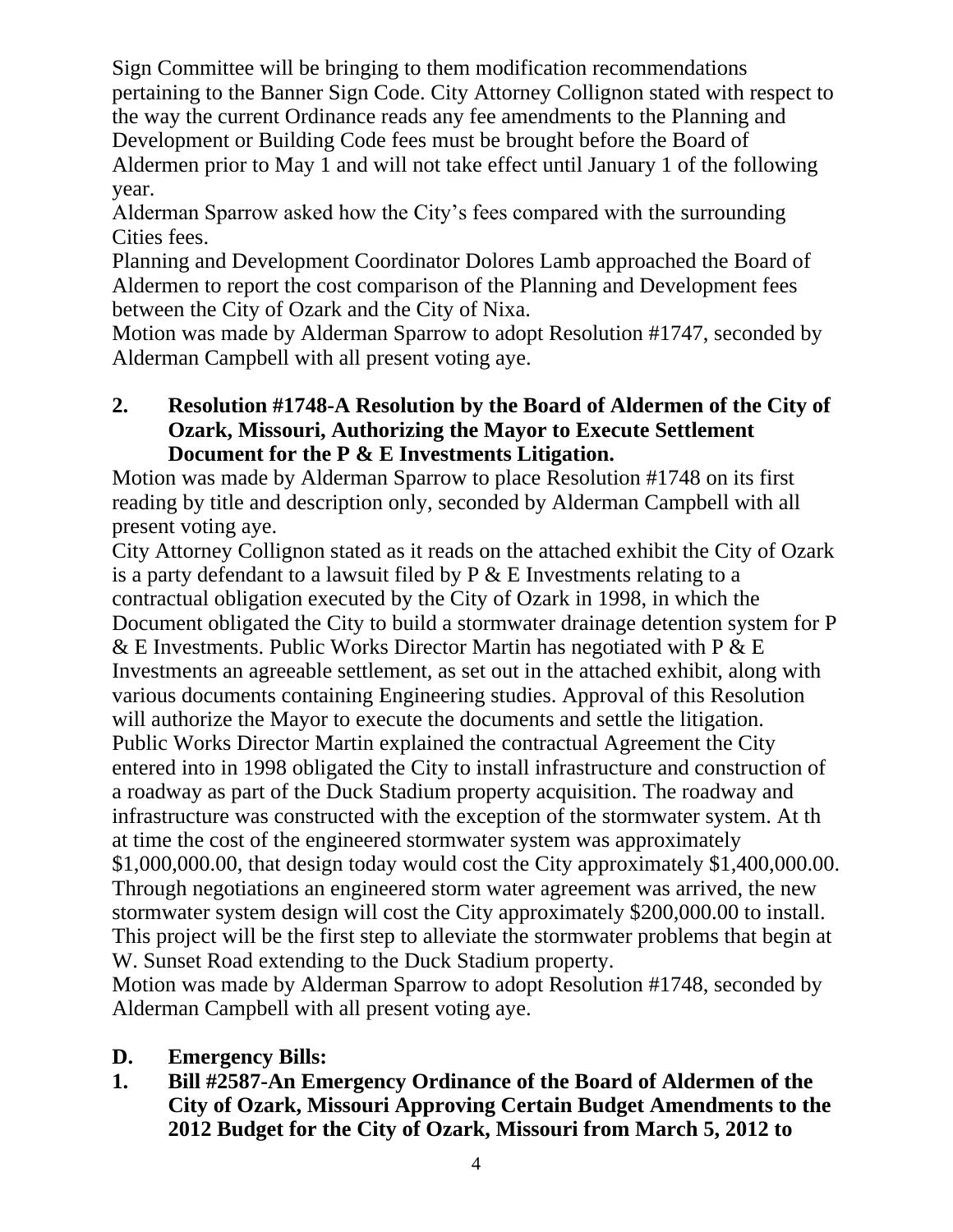# **December 31, 2012.**

Motion was made by Alderman Gardner to place Bill #2587 on its first reading by title and description only, seconded by Alderman Campbell with all present voting aye.

Mayor Shane L. Nelson reported in City Administrator Childers absence the Economic Development Budget amendment is to fulfill a Contract obligation, funds will be transferred from the Salary line item to the Economic Development line item.

Alderman Gardner questioned the phone system Budget Amendment.

Public Works Director Martin stated the new phone system has been installed and is functioning properly. There were a few minor expenses while installing the system that were taken out of the Public Works Budget. Staff recommendation is to pay in full the remaining leased amount of the new phone system rather than continue paying lease payments with interest.

Motion was made by Alderman Gardner to dispense with the second reading and place Bill #2587 on its third and final reading by title and description only, seconded by Alderman Campbell with all present voting aye.

Motion was made by Alderman Gardner to adopt Bill #2587 as Ordinance #12- 010, seconded by Alderman Campbell. Motion carried with all present voting by Roll Call Vote:

| Alderman Eddie Campbell        | Aye |
|--------------------------------|-----|
| Alderman Mark Spinabella       | Aye |
| <b>Alderman Dennis Sparrow</b> | Aye |
| <b>Alderman Rick Gardner</b>   | Aye |
| Alderman James Haik, III       | Aye |
| Alderman Jim Stewart           | Aye |

# **E. Public Improvement Bills (Tax Bills):**

- **F. Grants:**
- **G. Amended Bills:**

**SECOND READING AND FINAL PASSAGE OF BILLS. NO PUBLIC DISCUSSION, BOARD DISCUSSION ONLY:**

**1. Bill #2583-An Ordinance Amending the Code of Ordinances of the City of Ozark by Deleting One Chapter of Title I "Government Code" Relating to "Park and Recreation/Tree Board".**

Motion was made by Alderman Haik to dispense with the second reading and place Bill #2583 on its third and final reading by title and description only, seconded by Alderman Campbell with all present voting aye.

The February Park Board Meeting was canceled due to no Agenda items. Alderman Gardner commented it was to his regret that it has come to approving to dissolve the Park Board.

Alderman Sparrow commented at a later date the Board of Aldermen could reestablish the Park Board. Alderman Sparrow stated he would have preferred that it would have been the Park Board Members making the recommendation to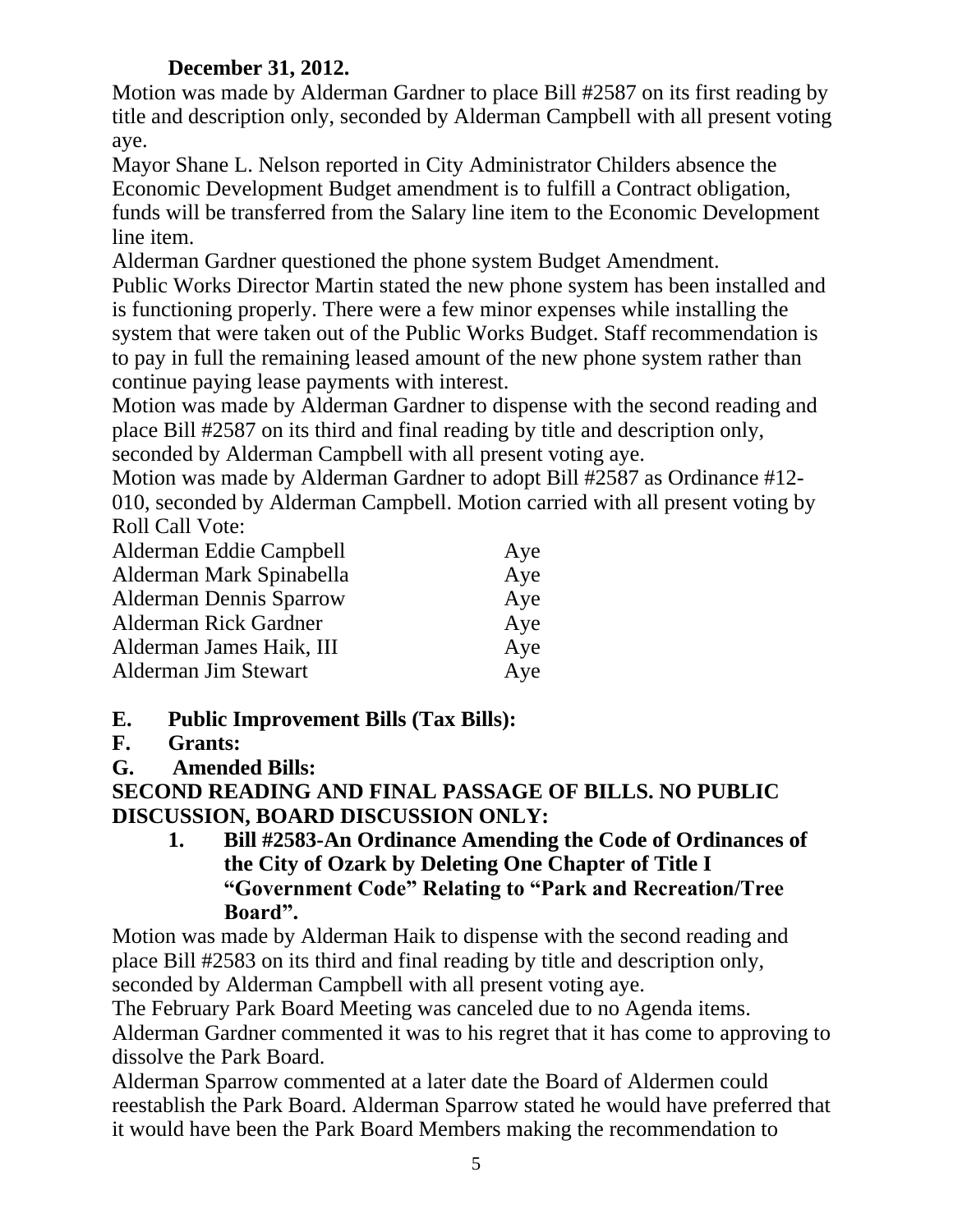disband the Park Board.

Motion was made by Alderman Snyder to adopt Bill #2583 as Ordinance #12-011, seconded by Alderman Campbell. Motion carried with all present voting by Roll Call vote:

| Alderman Jim Stewart           | Aye |
|--------------------------------|-----|
| Alderman Mark Spinabella       | Aye |
| <b>Alderman Dennis Sparrow</b> | Aye |
| <b>Alderman Rick Gardner</b>   | Aye |
| Alderman James Haik, III       | Aye |
| Alderman Eddie Campbell        | Aye |

**2. Bill #2584-An Ordinance Amending the Code of Ordinances of the City of Ozark by Adding One New Section to Title III "Traffic Code"; Chapter 315: "Traffic Control Devices" by Adding One New Section Relating to the Operation of a Vehicle on Public or Private Property in Such a Fashion as to Avoid a Traffic Control Device.**

Motion was made by Alderman Spinabella to dispense with the second reading and place Bill #2584 on its third and final reading by title and description only,

seconded by Alderman Campbell with all present voting aye.

Alderman Campbell reaffirmed that it was not the City's responsibility to post the enforcement signs that it was the property owner's responsibility.

City Attorney Collignon stated the property owner is required to post their own property.

Alderman Campbell asked if the City would publicize the new law and if there would be warnings prior to written violations.

Police Chief Hodges stated his enforcement would to warn violators that were not driving through the parking lot erratically and ticket those who were driving carelessly through the parking lot. It will be to each Officer's discretion as to warn or write violations.

Alderman Haik suggested it may be helpful with enforcement if the violation signs advertised the \$500.00 violation fine.

Motion was made by Alderman Spinabella to adopt Bill #2584 as Ordinance #12- 012, seconded by Alderman Gardner. Motion carried with all present voting by Roll Call vote:

| Alderman Jim Stewart           | Aye |
|--------------------------------|-----|
| <b>Alderman Dennis Sparrow</b> | Aye |
| <b>Alderman Rick Gardner</b>   | Aye |
| Alderman James Haik, III       | Aye |
| Alderman Eddie Campbell        | Aye |
| Alderman Mark Spinabella       | Aye |

#### **Report of Officers, Boards and Committees:**

**1. Administrative:**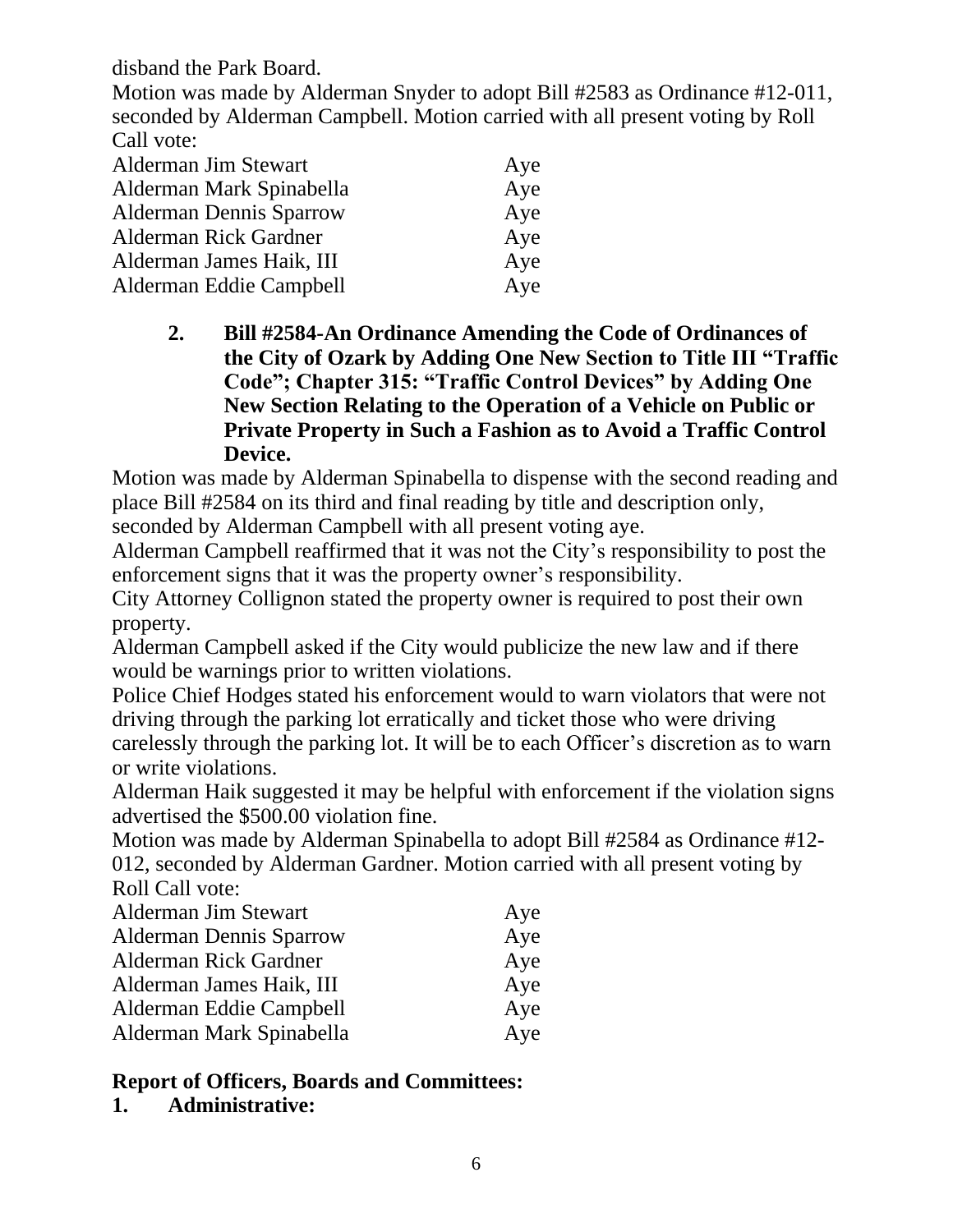**2. Public Safety:** Police Chief Lyle Hodges.

**3. Public Works:** Public Works Director Larry Martin.

**1. Authorizing Staff to Proceed with Submitting the Necessary Documents to the Department of Natural Resources to Receive the Authority to Move Forward with the Wastewater Treatment Facility Sludge Aeration Improvements (No Formal Approval Required).**

Public Works Director Martin explained the Department of Natural Resources has changed their procedure for Project approvals. Normally the City would submit an executed Resolution awarding the Project bid, the new procedure calls for approval to submit the Project documents for the Department of Natural Resources approval to begin the Project and for the City to continue the process of awarding the Project bid. The Project's sealed bids were submitted to the Board of Aldermen in their Packet. All the submitted bids were good competitive bids, the lowest bid submitted was in the amount of \$573,550.00; this amount includes the added addendum for the substantial amount we added to the SCADA System. Once we receive the Department of Natural Resources approval this will come back before the Board of Aldermen to request the Bid to be awarded to begin the Wastewater Treatment Facility Sludge Aeration Improvement Project.

Mayor Shane L. Nelson requested the Board of Aldermen to vote by a show of hands to authorize Public Works Director Martin to submit the necessary documents to the Department of Revenue for the Wastewater Treatment Facility Sludge Aeration Improvement Project. The show of hands aye vote was unanimous with all present voting.

Public Works Director Martin invited the Mayor and Board of Aldermen to join City staff to participate in the City sponsored Stream Team Event that will be held at the Community Center, March 29, 2012.

Public Works Director Martin informed the Mayor and Board of Aldermen there were structure issues in the Community Center. A stem wall connecting to the roof was not insulated nor vented, as it was designed on the construction drawings, resulting to this area remaining damp causing deterioration.

Alderman Campbell asked if this issue was covered with a one (1) year parts and labor warranty.

Public Works Director Martin stated the warranty period has long ago lapsed. The City did contact the Designer Architect/Construction Manager; he offered no assistance to resolve the issue.

Alderman Campbell asked if the construction drawings showed the insulation and ventilation.

Public Works Director Martin stated yes the construction drawings did show the batting insulation and ventilation installation.

Alderman Spinabella asked if the City had any legal recourse.

City Attorney Collignon stated he will discuss the issue with Public Works Director Martin.

Public Works Director Martin informed the Mayor and Board of Aldermen the City is down to one (1) to three (3) working storm sirens at any given time. There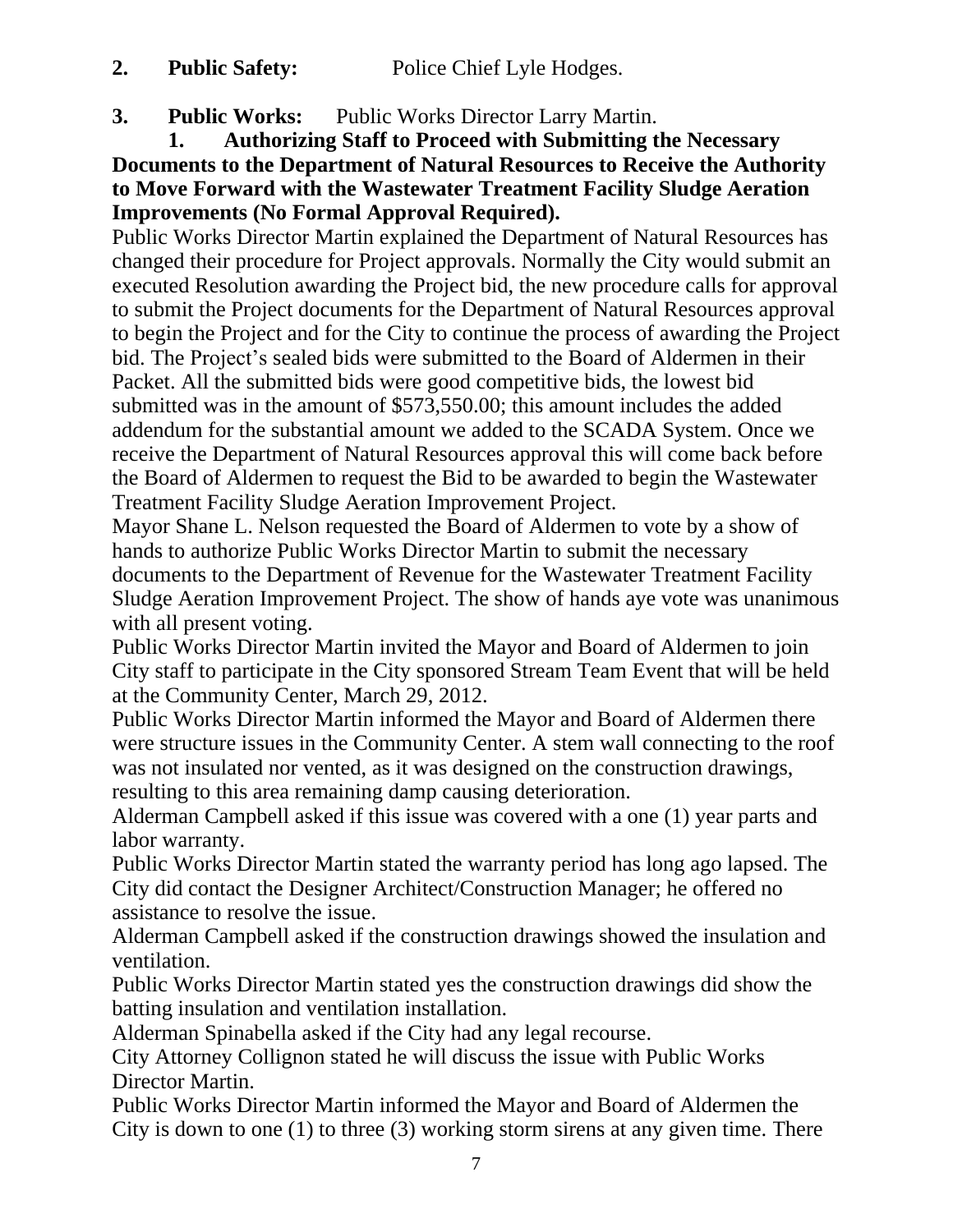were no funds allotted to Emergency Management in the 2012 Budget, recently staff applied for a \$4,500.00 USDA Grant. The City will need to allot approximately \$30,000.00 (which includes the \$4,500.00 Grant funds) for storm siren maintenance and the upgrades needed to meet the Narrow Band Radio requirements that become effective in 2013, on all eight (8) of the City's storm sirens. Without the upgrade to meet the requirement none of our Storm Sirens will function in 2013.

Mayor Shane L. Nelson requested Public Works Director to present more information about the storm siren improvements during the March 12, 2012 Board of Aldermen Noon Work Session.

Public Works Director Martin stated he has been working with the Christian County Emergency Management Director to set up the Reverse 911 System to include City residents for automatic notification from their system.

# **4. Parks:** Parks Director Sam Wagner.

Parks Director Wagner shared with the Mayor and Board of Aldermen some interesting Membership statistics she has compiled for marketing purposes. The Community Center has the highest Membership total since the Center opened. Kids Night-In will be this Friday. Spring Break Camp begins next week.

The Community Center catered the Chamber of Commerce Banquet there were 291 guests attending.

The Pedal Paddle Pound is scheduled for June 9, 2012.

There are 82 participants in the Weight Loss Challenge.

Mayor Shane L. Nelson complimented the Birthday Party's offered at the Community Center.

Parks Director Wagner stated there are seven (7) parties a day Budgeted, the most and the maximum staff can handle is twenty (20) parties.

# **Unfinished Business:**

#### **New Business/Board of Aldermen Comments: Pay Bills-**

Motion was made by Alderman Sparrow to adjourn, seconded by Alderman Campbell with all present voting aye.

The March 05, 2012 Regular Legislative Session adjourned at 8:15 p.m.

Minutes Written By: